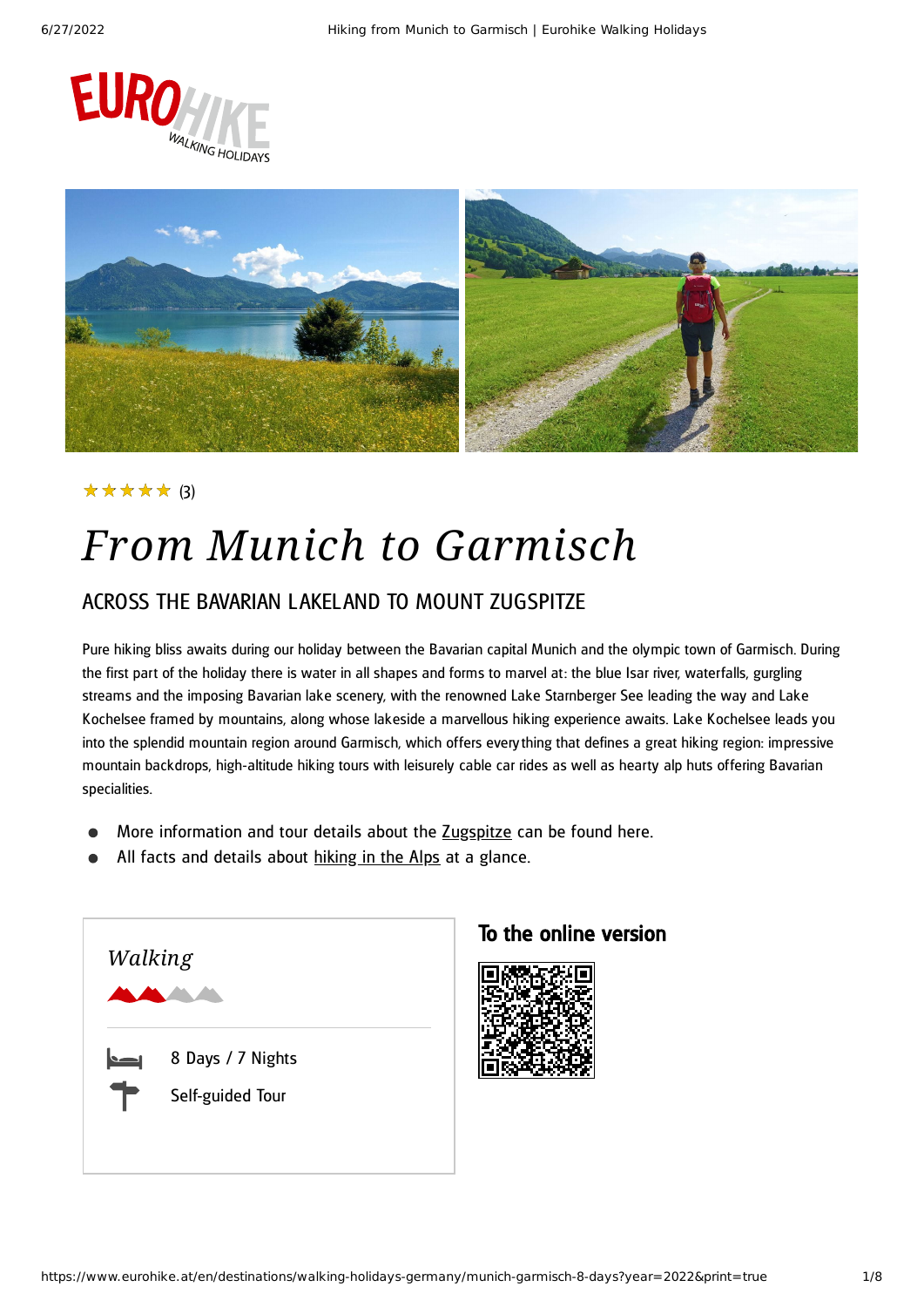DAY 1

DAY  $\overline{\phantom{0}}$ 

# *Itinerary*

### *Arrival in [Munich](#page-1-0)*

<span id="page-1-0"></span>Seize the day of arrival to visit the centre of Munich with its numerous sights and experience Bavarian cordiality in one of the many characteristic beergardens.

Hotel example: NYX [Hotel](http://www.nyx-hotels.com/munich)

### *From Munich to [Schäftlarn](#page-1-1)*

<span id="page-1-1"></span>From the Bavarian metropolis you walk along the river Isar through forests and meadows. Along the Way of St. James until the famous Schäftlarn monastery, where you get to enjoy Bavarian delicacies and freshly brewed beer in the beergarden of the monastery. A short steep ascent takes you out of the Isar-valley to Schäftlarn.

Hotel example: Gut [Schwaige](https://hotel-gutschwaige.de/en/)

| $\circ$ ca. 3.5 to 4 hours | $\frac{1}{2}$ 12 km $\approx$ 200 m $\approx$ 100 m |  |
|----------------------------|-----------------------------------------------------|--|
|                            |                                                     |  |



### *From [Schäftlarn](#page-1-2) to Bernried*

<span id="page-1-2"></span>You walk through the impressive Maisinger Gorge to Lake Maisinger See, an idyllic moor-lake situated amidst spectacular scenery. Onwards to Possenhofen, where Empress Sissi spent her childhood. Past the island ,Roseninsel' and Sissi's beloved lido Feldafing the route leads you along the idyllic path along the lakeside of Lake Starnberger Sees.

Hotel example: [Seeblick](https://www.seeblick-bernried.de/)

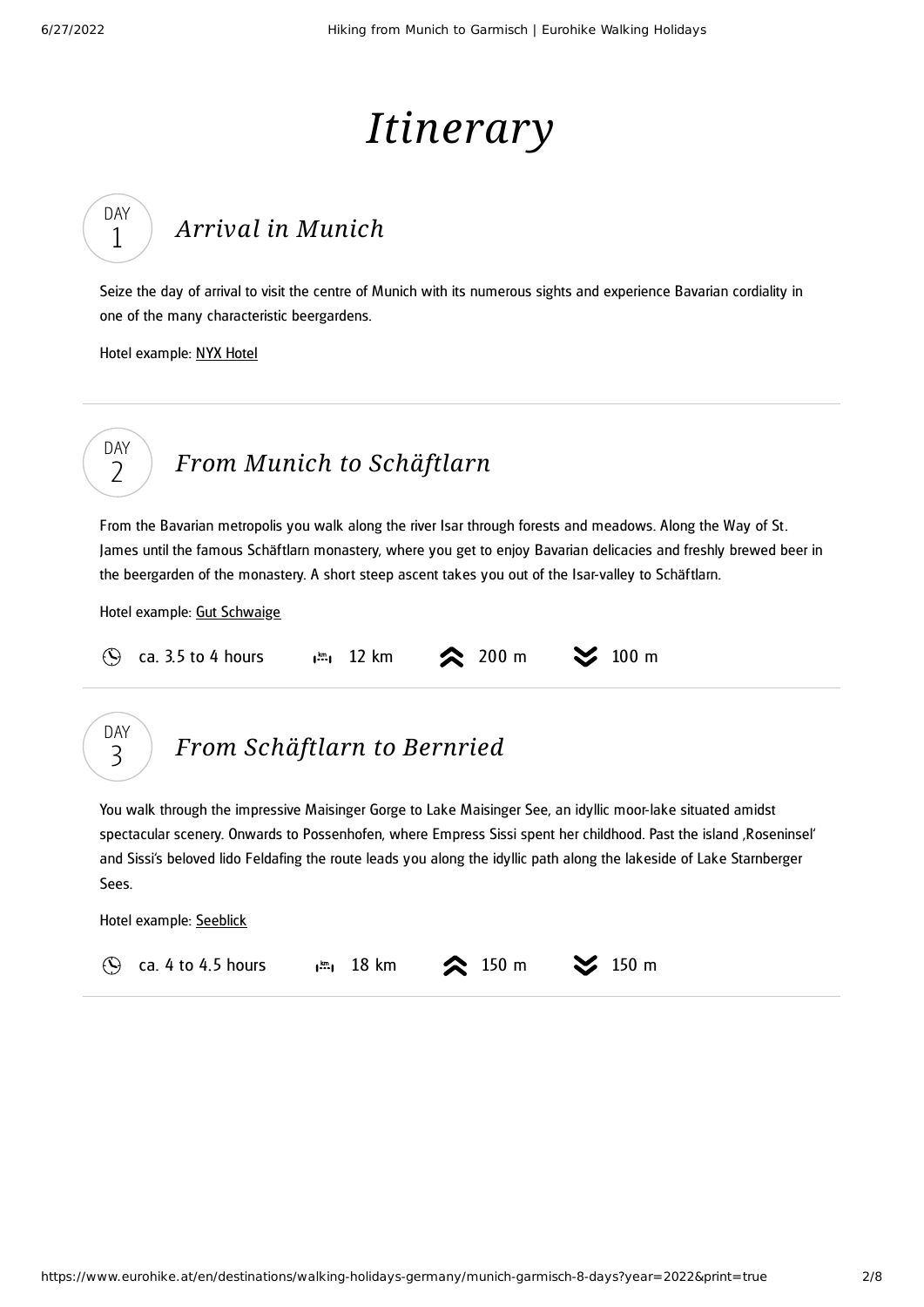<span id="page-2-1"></span><span id="page-2-0"></span>

<span id="page-2-2"></span> $\odot$  ca. 3.5 to 4 hours  $\Box$  7 km  $\odot$  750 m  $\odot$  0 m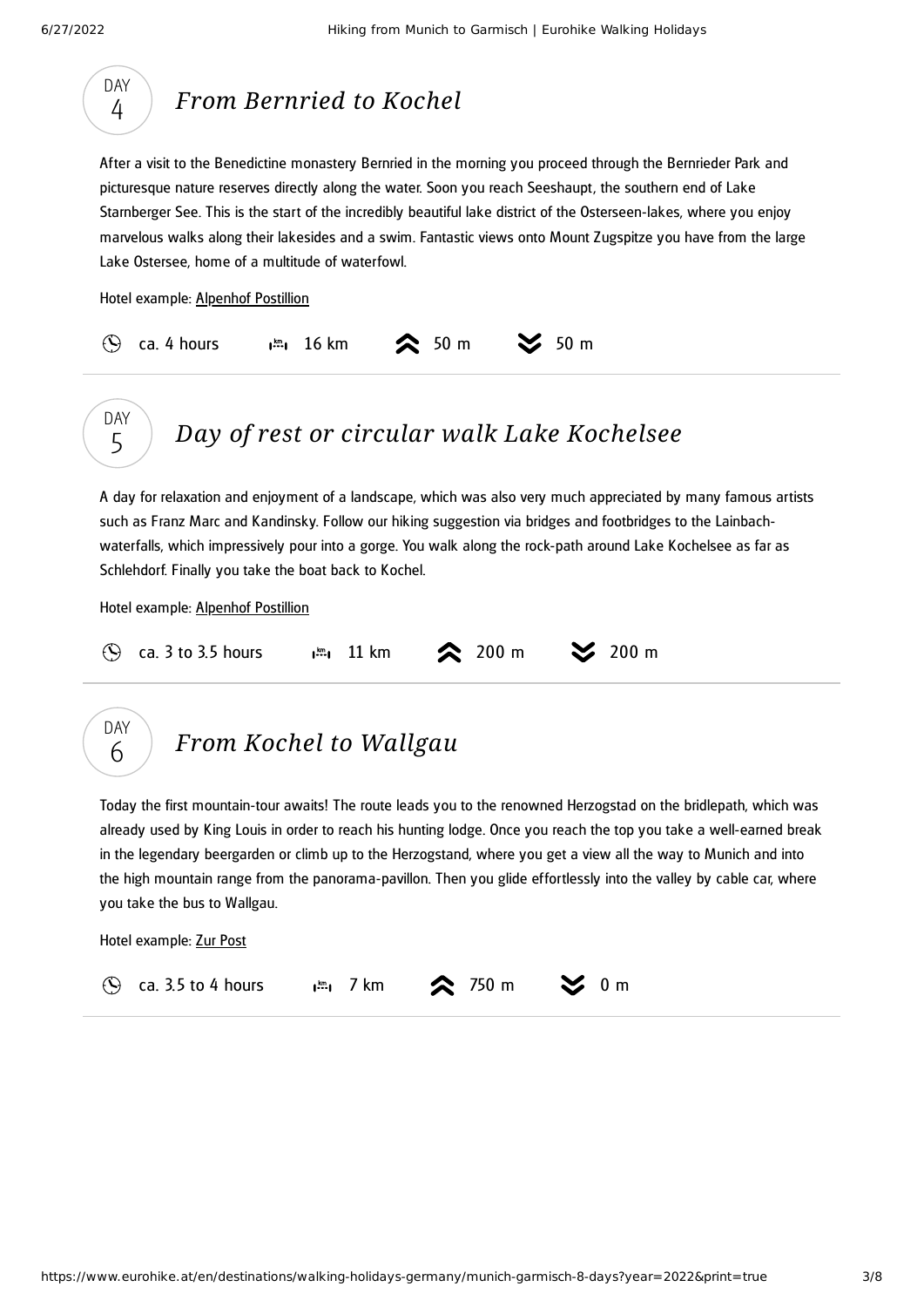

<span id="page-3-0"></span>As a finale a fantastic summit-tour onto Mount Wank awaits. You walk through the deep Finzbach-ravine and ascend to the Finz-alp, a little hut in a fabulous location. Onwards to the Esterberg-alp, where you get to enjoy specialities of the chalet before you embark on the final ascent through the forest to the summit. From above you see the entire Zugspitz-massif and the ,Wetterstein'-mountains, situated directly opposite and the town deep below you, an unforgettable view! Then sway comfortably downhill by cable car to Garmisch.

Hotel example: Vier [Jahreszeiten](https://www.vierjahreszeiten.cc/en/)



*Departure or extension*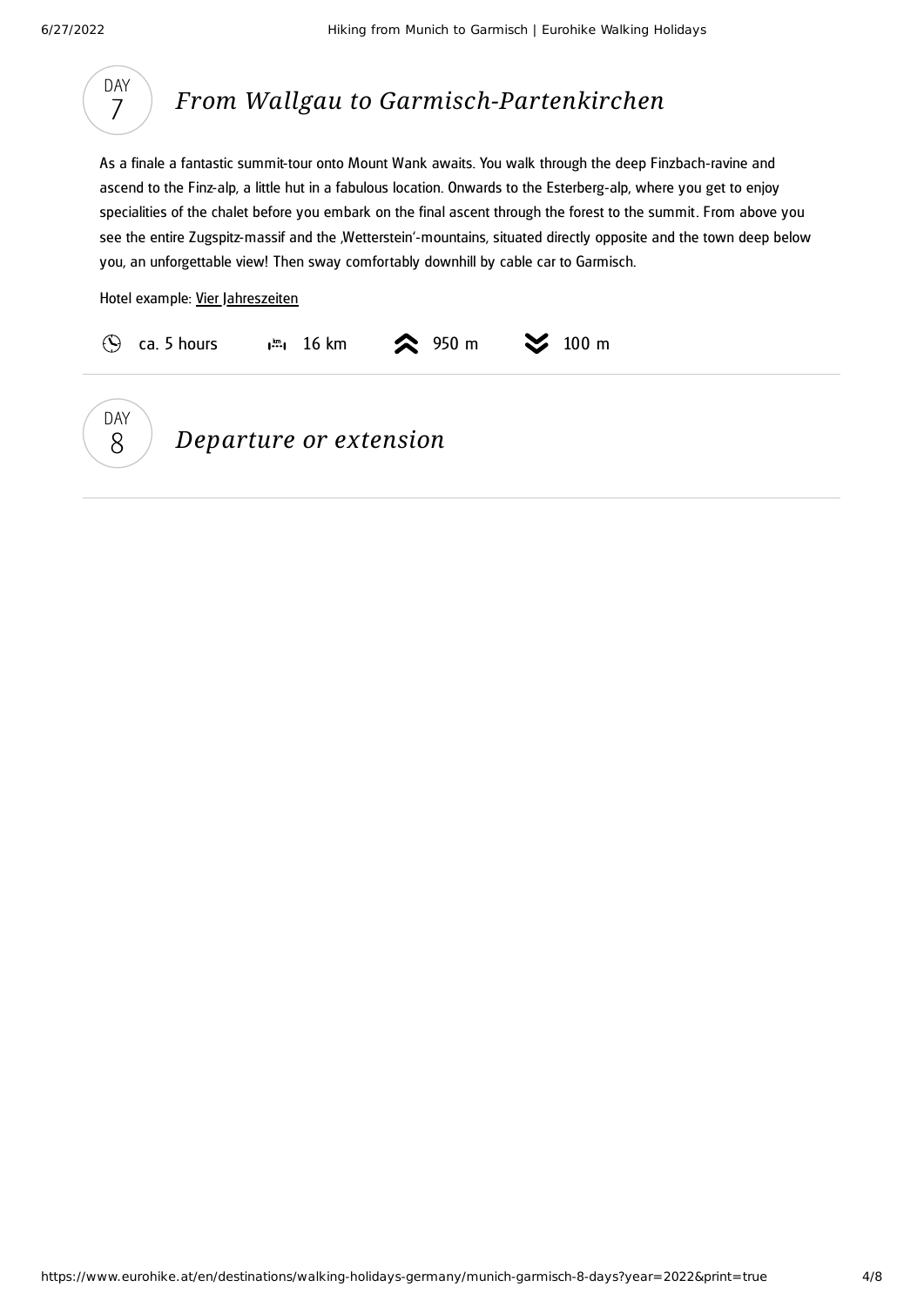## *Characteristics of the route*

The first part of your hiking week leads you leisurely on just slightly hilly terrain through the Alpine foothills. Inbetween a day of rest lures with an option to walk around the lake before you are headed for the mountains towards Garmisch. As a finale enjoy two hiking tours with alps and splendid mountain panorama. All in all a hiking holiday full of enjoyment, with daily walking times of 5 hours maximum, whereas with both days in the mountains you always have a choice between an easier and a more athletic option.

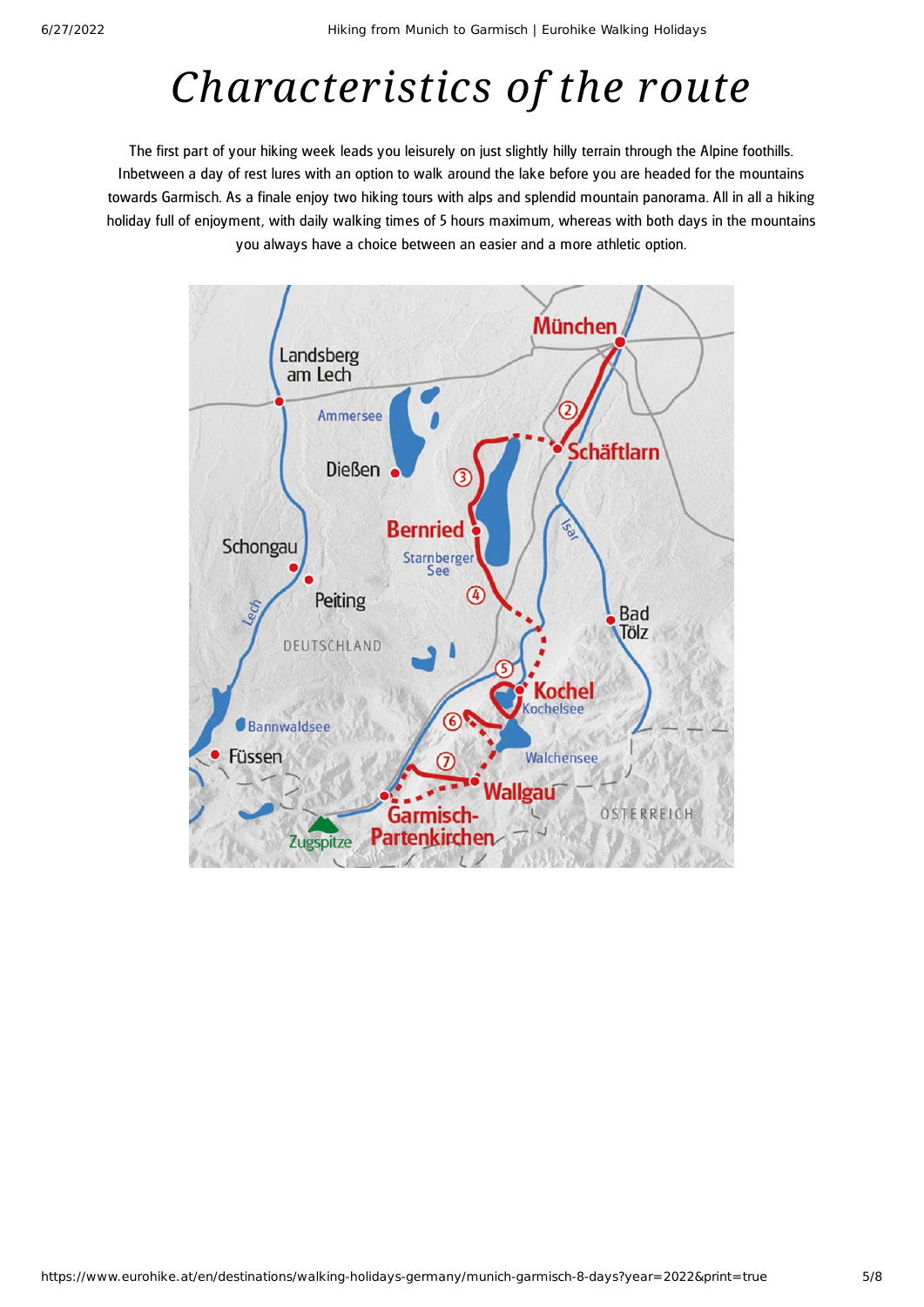## *Prices and events*

#### *Place of arrival: Munich*

|                                               | Season 1<br>21.05.2022 - 04.06.2022  <br>18.09.2022 - 08.10.2022  <br>Arrival Saturday | Season 2<br>05.06.2022 - 25.06.2022  <br>28.08.2022 - 17.09.2022  <br>Arrival Saturday | Season 3<br>26.06.2022 -<br>27.08.2022<br><b>Arrival Saturday</b> |  |  |  |
|-----------------------------------------------|----------------------------------------------------------------------------------------|----------------------------------------------------------------------------------------|-------------------------------------------------------------------|--|--|--|
| From Munich to Garmisch, 8 days, DE-MUWMG-08X |                                                                                        |                                                                                        |                                                                   |  |  |  |
| Base price                                    | 729.00                                                                                 | 769.00                                                                                 | 859.00                                                            |  |  |  |
| Surcharge single room                         | 219.00                                                                                 | 219.00                                                                                 | 219.00                                                            |  |  |  |

Category: 4\*\*\*\*-hotel in Munich, 3\*\*\*-hotels and inns

For arrivals after 15.09.2022 double overnight stay in Schäftlarn instead of overnight stay in Munich

Extra night prices valid until 16.09.2022, dates after that on request

# *Additional nights*

#### *Place of arrival: Munich*

|                        | Season 1<br>May 21, 2022 - Jun 4, 2022  <br>Sep 18, 2022 - Oct 8, 2022  <br><b>Arrival Saturday</b> | <b>Season 2</b><br>Jun 5, 2022 - Jun 25, 2022  <br>Aug 28, 2022 - Sep 17, 2022  <br>Arrival Saturday | Season 3<br>Jun 26, 2022 - Aug<br>27, 2022<br><b>Arrival Saturday</b> |
|------------------------|-----------------------------------------------------------------------------------------------------|------------------------------------------------------------------------------------------------------|-----------------------------------------------------------------------|
| <b>Munich</b>          |                                                                                                     |                                                                                                      |                                                                       |
| Double room p. P.      | 89.00                                                                                               | 89.00                                                                                                | 89.00                                                                 |
| Surcharge single room  | 69.00                                                                                               | 69.00                                                                                                | 69.00                                                                 |
| Garmisch-Partenkirchen |                                                                                                     |                                                                                                      |                                                                       |
| Double room p. P.      | 75.00                                                                                               | 85.00                                                                                                | 85.00                                                                 |
| Surcharge single room  | 29.00                                                                                               | 29.00                                                                                                | 29.00                                                                 |

Prices per person in EUR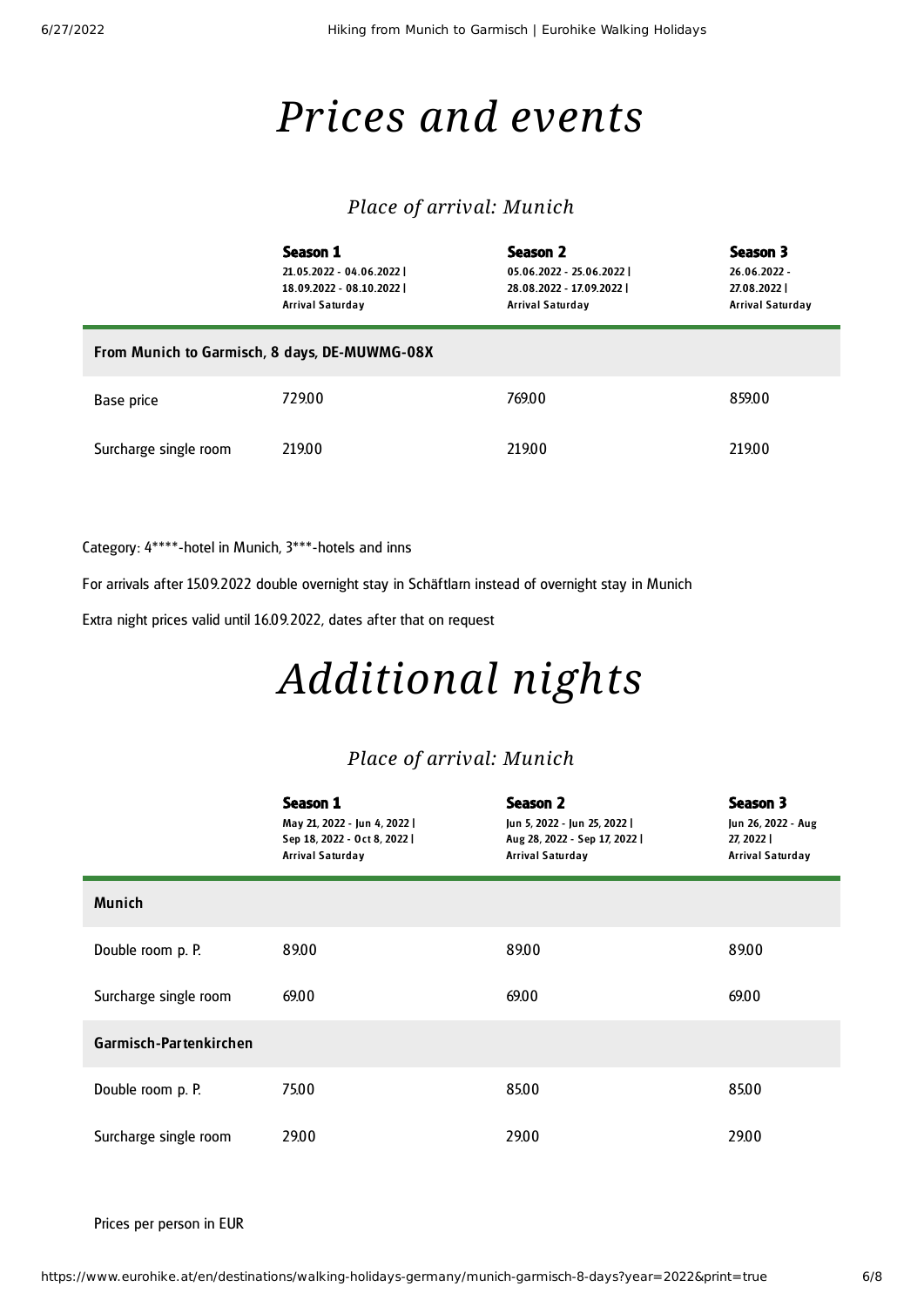# *Services and infos*

#### Services

#### Included:

- Accomodation as already mentioned
- Breakfast
- Luggage transfer
- Welcome briefing (German, English)
- 1 Transfer from Schäftlarn to Starnberg
- 1 Boat ride Lake Kochelsee
- 1 Cable car descent Herzogstand  $\bullet$
- 1 Cable car descent Wank
- Carefully elaborated route description  $\bullet$
- Detailed travel documents 1x per room (German, English)
- App for Navigation and GPS-data available
- Service hotline

#### Infos

#### Arrival / Parking / Departure:

- Arrival by train in Munich and by tube to the hotel, to Bernried from Munich, duration approx. 45 minutes.
- Munich airport.
- Parking: Hotel underground parking for approx. EUR 50 per week , no reservation. Parking spaces near the hotel are free of charge and unguarded.
- Return journey from Garmisch to Munich by train, duration approx. 1.5 hours, to Bernried by train, duration approx. 1,5 hours (1x change of trains).

#### Things to note:

- Tourist tax, if due, is not included in the price  $\bullet$
- Train journey Iffeldorf Kochel, approx. EUR 5  $\bullet$ per person
- Bus journey Kochel Walchensee (free with  $\bullet$ Guest Card)
- Bus journey Herzogstand Wallgau (free with  $\bullet$ Guest Card)
- $\bullet$ With double overnight stay in Schäftlarn: Tram ride Schäftlarn – Munich, approx. EUR 5 per person
- Special dates on request  $\bullet$
- Further important information according to the package travel law can be found [here](https://www.eurohike.at/en/travel-information/before-the-tour/pci)!